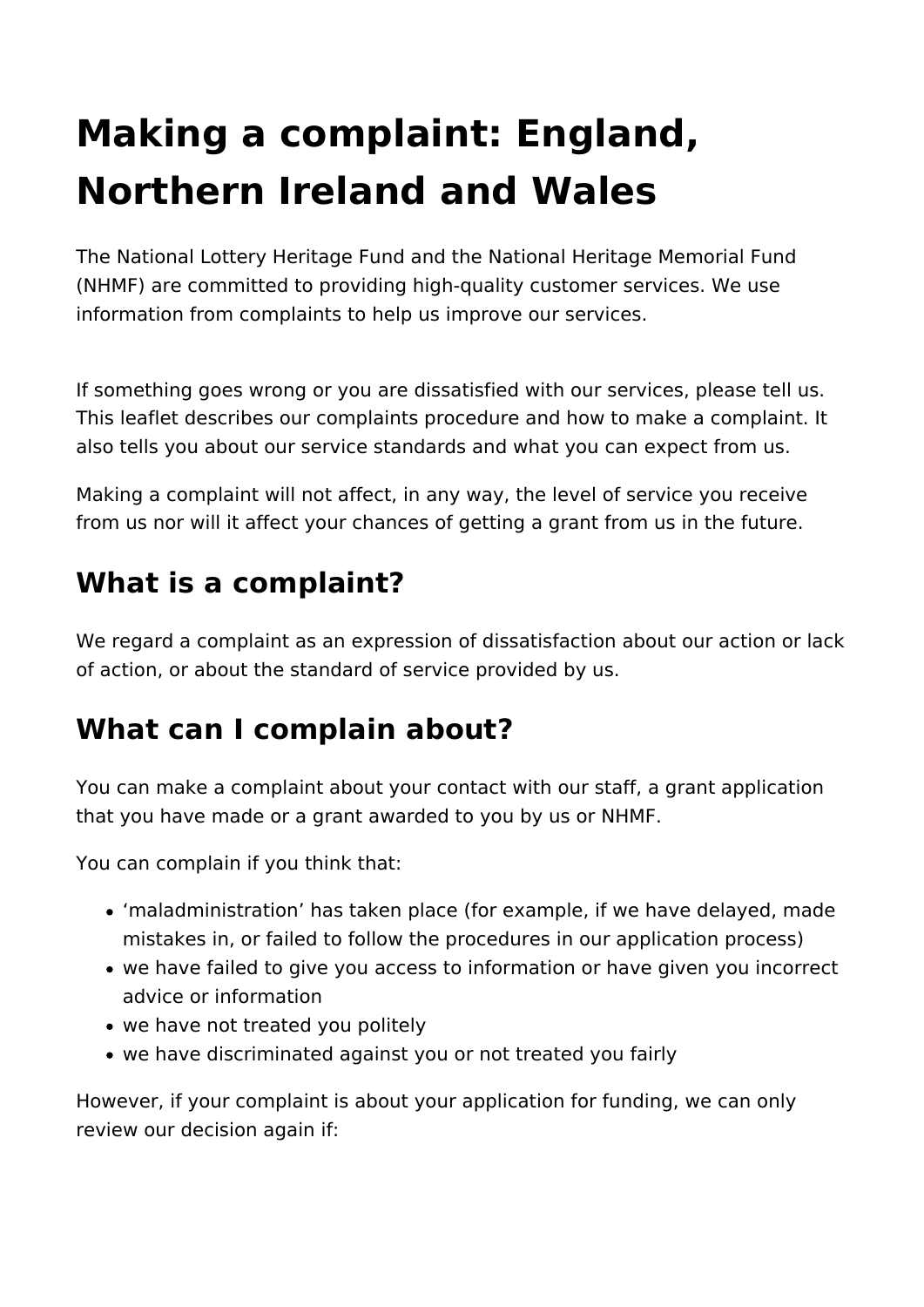- we discover (through dealing with a complaint) that we did r published procedures for assessing your application
- you can show that we have misunderstood a significant part application
- you can show that we did not take notice of relevant informa

### What can t I complain about?

There are some things we cannot deal with through our complai procedure. These include:

- our decision on a funding application if we have followed ou making process correctly
- Any fraud you think may have taken place. You should repor Finance Department: eEtion putifie @heritagefundo.org.org.ukfy the police.
- . Our published policies or any UK government policy on herit
	- $\circ$  if you want to comment on our policies, please contact o Services team: Emquire@heritagefund.oRhounle: 020 7591 6044
	- $\circ$  if you want to comment on any UK government policy on please contact: Department for Digital, Culture, Media & Parliament Street London SW1A 2BQuiEma@culture.gov.u Phone: 020 7211 6000
	- $\circ$  if you want to comment on any policy set by the Northern Assembly or Welsh Government, please contact:
		- **Northern Ireland Assembly, Department of Culture, A** Leisure Causeway Exchange, 1 7 Bedford Street Belfa Emailprivate.office@dcalni.gov.uk
		- Welsh GovernmCeanthays Park, Cardiff, CF10 3NQ, Ema  $c$ ustomerhelp@gov, w $P$ chloense: 0300 0604400 (Welsh)

# How do I complain?

To make a complaint you should contact the office you first dea to put things right.

When complaining please tell us:

your full name and contact details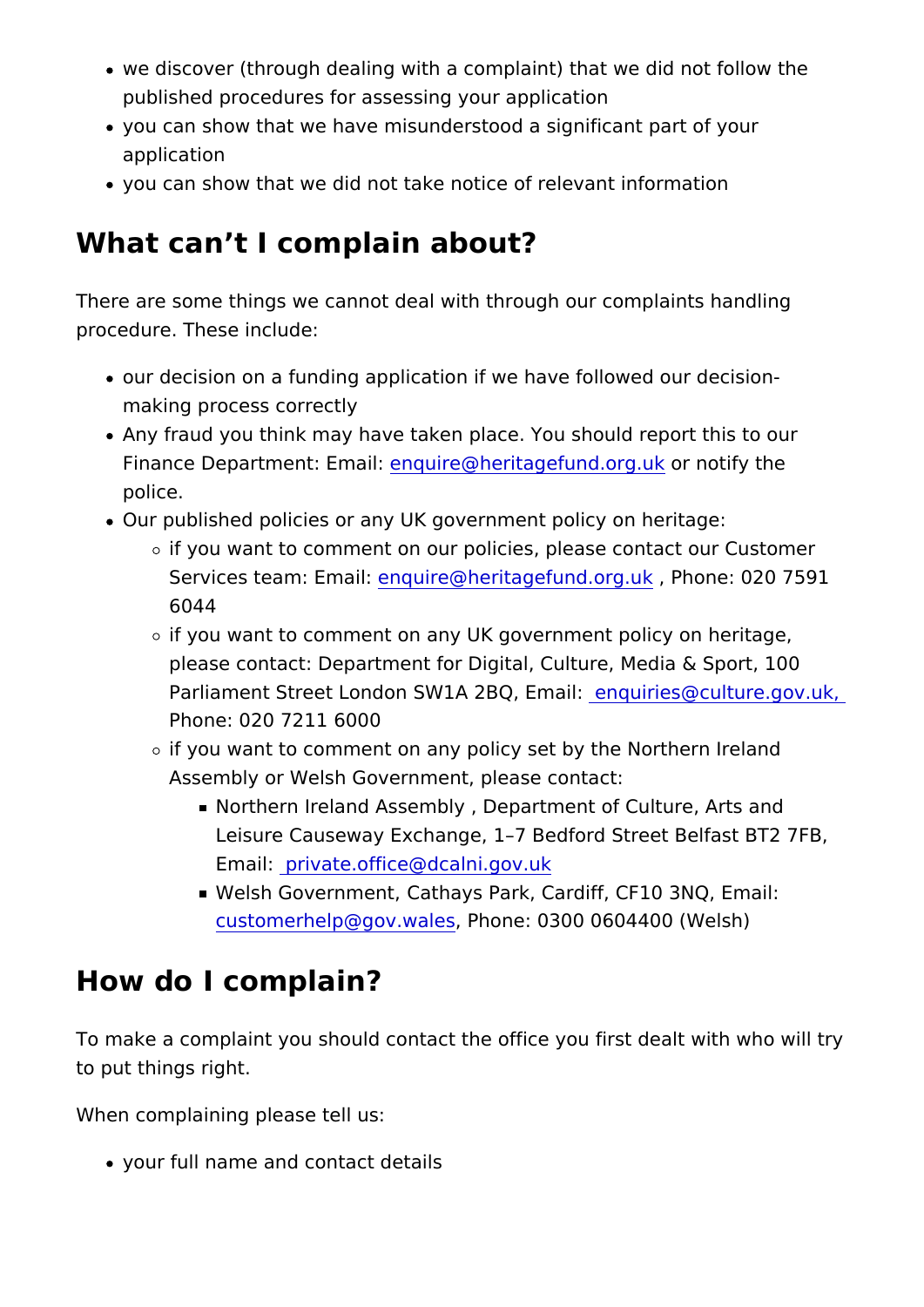- as much as you can about the complaint (tell us what happe happened and who dealt with you)
- how you want us to resolve the matter

If you are unsure who to speak to or if you do not want to spea involved in your complaint, contact the Customer Information te

- The National Lottery Heritage Fund, International House, 1 Way, London,  $E1$ W 1UN en Equation is @ heritagefund. Poing nuck, 020 7591 6044
- . If you have a complaint relating to NHMF please contact us [enquiries@nhmf.o](mailto:enquiries@nhmf.org.uk)r $R_0$ hone: 020 7591 6113

### What happens when I complain?

We will always tell you who is dealing with your complaint. If  $y_1$ or grant recipient and your complaint is about the way we have to make, refuse or manage funding, we have a three-stage proc member of the public or a third party, or you wish to complain a with our staff we have a two-stage process.

#### Stage one

If you are not satisfied with the service you have received cont first dealt with within 12 weeks of the action or decision about complaining. They will try to resolve your complaint. This could explanation and apology and immediate action to resolve the pr that we can settle complaints as quickly as possible in this way to resolve complaints if you make them soon after any issues a

We will acknowledge your complaint within three working days o also tell you who is dealing with your complaint and when you c We aim to respond to your complaint within 15 working days. We know if it is likely to take longer.

If you are complaining about a grant application that you have recommend that you do not not reapply for the same project whi complaint process.

Stage two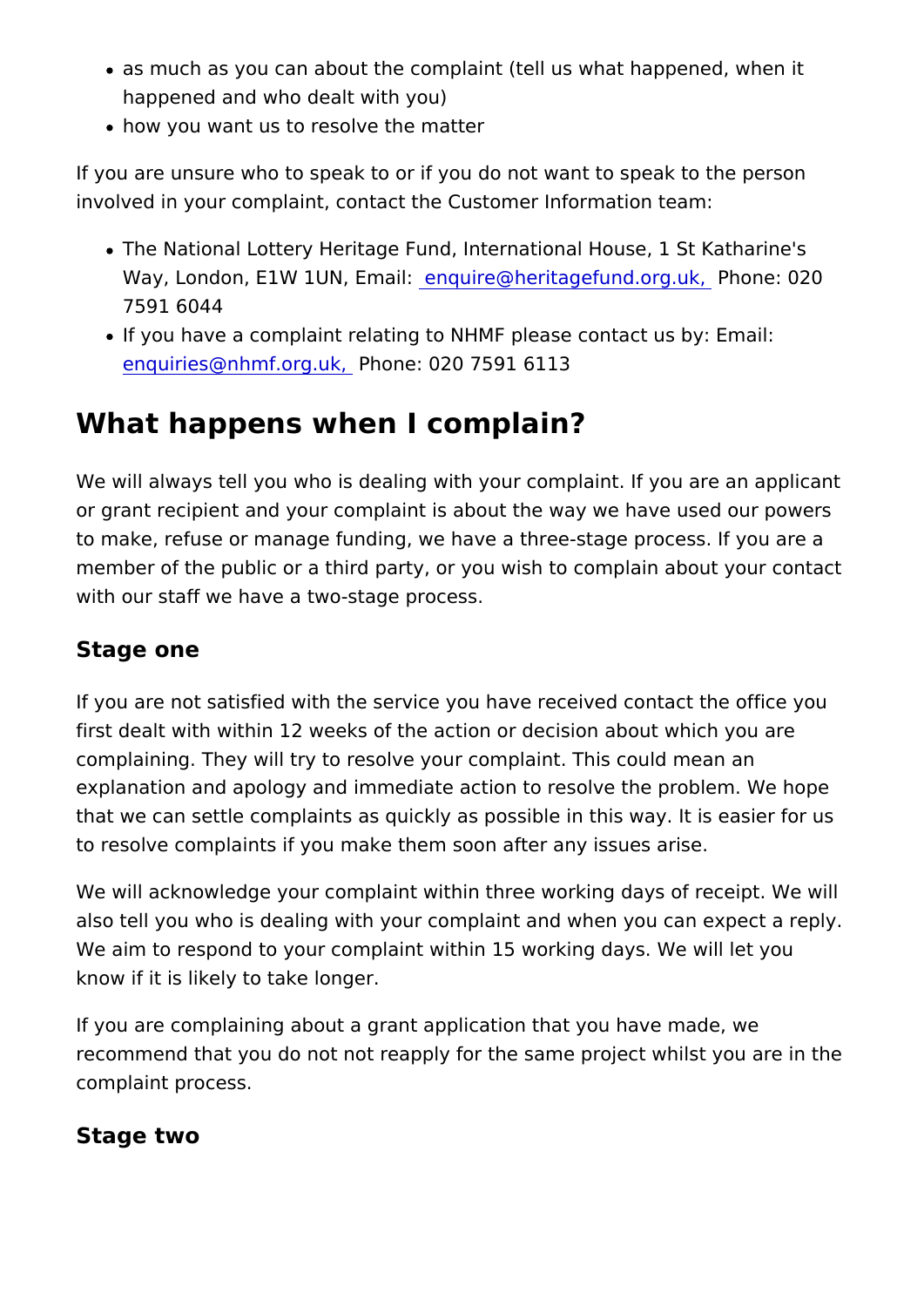If you are not satisfied with the response you receive at stage this further by writing to our Chief Executive:

• The National Lottery Heritage Fund/NHMF, International Hou Katharine's Way, London, E1W 1UN or Email: [chiefexecutive@heritagefu](mailto:chiefexecutive@hlf.org.uk)nd.org.uk

You must do this within four weeks of receiving our response to three working days of receiving your complaint we will contact have received it.

In most cases, you will receive a reply within 10 working days. full reply in this time, we will tell you why and when you are lik

#### Stage three

If you are an applicant or grant recipient, and you are not satis Executive s response and your complaint is about the way we have powers to make, refuse or manage funding, you can then move on If you are a member of the public or a third party, or you wish to your contact with our staff, please refer to the What if I m stil section below.

If you are able to progress to stage three you can refer your co Independent Complaints Reviewer (ICR). The ICR is not part of and their investigations and recommendations are independent. ICR to look at your complaint, or our Chief Executive can ask th There is no charge to you for using this service.

The ICR cannot consider complaints that have not gone through out in this document. If you want the ICR to consider your comp contact them within four weeks of receiving our Chief Executive acknowledge your complaint within five working days of receivir

The ICR has the power to decide whether or not to investigate a they will explain their reasons if they decide not to investigate.

If the ICR investigates your complaint and finds that it is justif recommend ways for us to put things right, and how to prevent in future. Our usual practice is to publish ICR s reports on our only do this with your permission.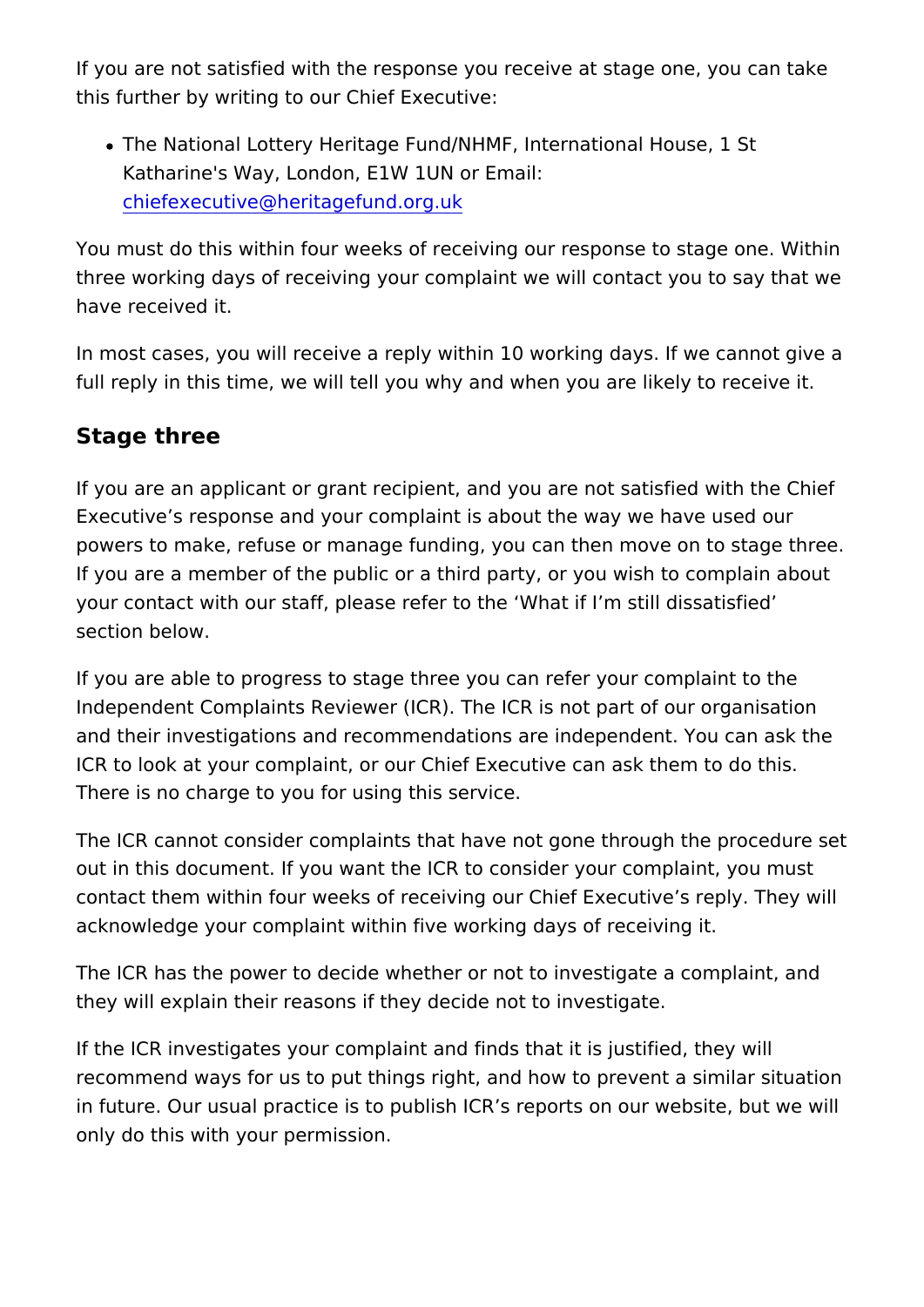The ICR aims to issue a full report within three months of agreed reference. Where the investigation takes longer the ICR will be why. We will normally make any changes the ICR recommends to procedures as quickly as possible.

The ICR cannot reverse funding decisions or make comments or legal responsibilities and policies on awarding grants.

If you wish to refer your complaint to the Independent Complain please contact the Customer Information Team and we will make arrangements for you.

- . The National Lottery Heritage Fund, International House, 1 Way, London, E1W 1UNerEqmuatrie: @heritagefund Pchrognek, 020 7591 6044
- . If you have a complaint relating to NHMF please contact us enquiries  $@$  nhmf.or  $b$  ounke: 020 7591 6113

# What if I'm still dissatisfied?

If, after we have fully investigated, you are still dissatisfied wi the way we dealt with your complaint, you can ask the Parliame Service Ombudsman (England, Northern Ireland and Wales) to I

One of the Parliamentary and Health Service Ombudsman s role complaints that public bodies have not acted properly or fairly poor service. The Ombudsman is independent of the Governmen service, and has wide powers to investigate.

The Ombudsman does not normally investigate complaints if the through our complaints procedure first. If you have completed a of our complaints procedure and you are still unhappy you can Member of Parliament (MP) and ask them to send your complain Ombudsman. MPs contact details can www.pfanulinament.uk

The Ombudsman s services are free. For more information conta helpline. The contact details are: Parliamentary and Health Ser (England, Northern Ireland and Wpahlseos.) en Eqmo iariiles@ombudsman.org Phone: 03450154033.

Judicial Review